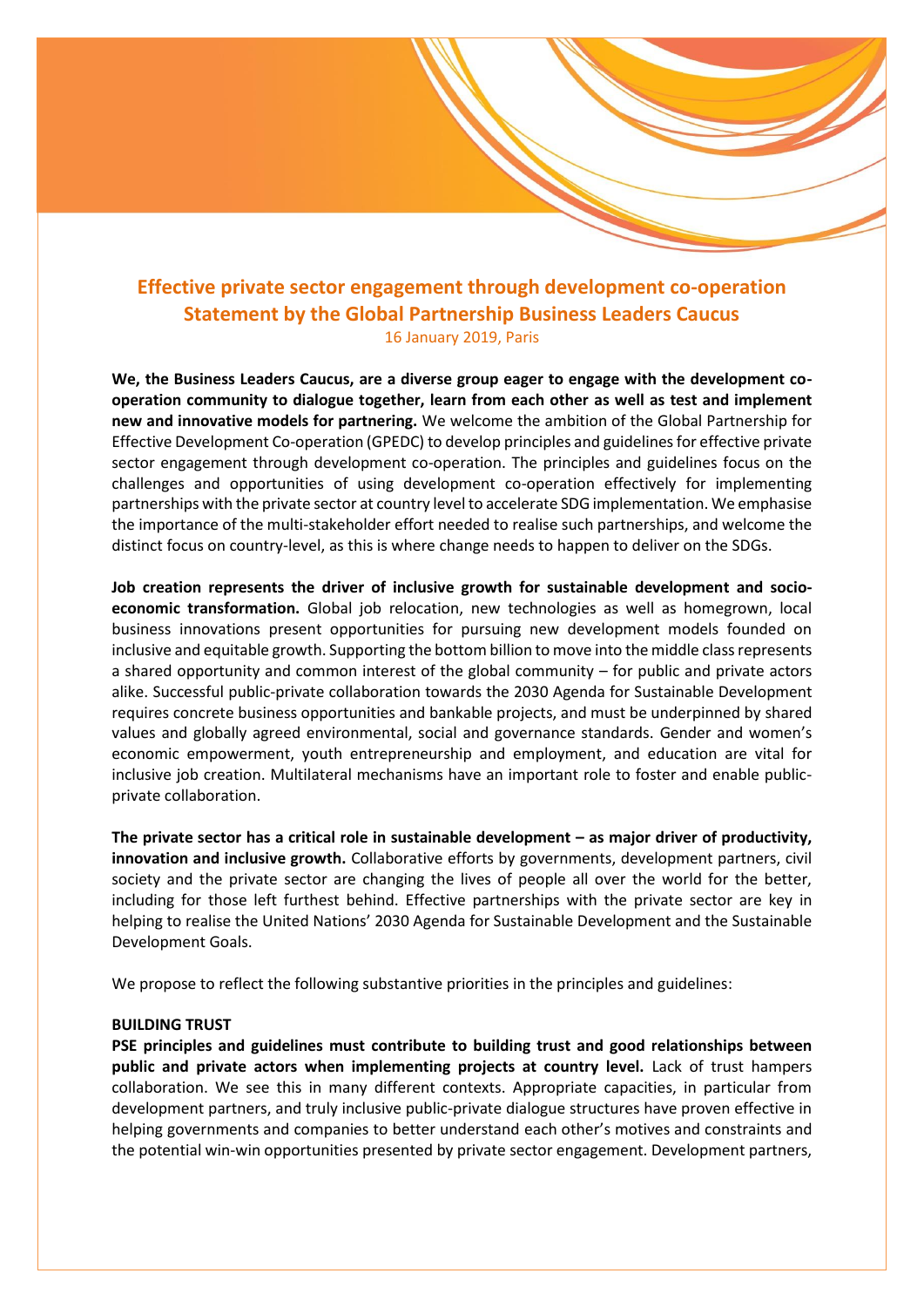# *Statement by the Global Partnership Business Leaders Caucus*

### *Effective private sector engagement through development co-operation*

who often have existing relationships with a range of stakeholders at country level, can play brokering and matchmaking roles.

### **ASSESSING AND SHARING RISKS**

**PSE principles and guidelines should provide guidance on how to share risks in line with project objectives and the contributions from partners.** Risks should be clearly defined from the perspectives of businesses and development partners respectively, and agreed to from the outset of projects to ensure that stakeholders understand the risk perception of their respective counterparts. They should be based on a clear business case for long-term sustainability for the private sector. Effective de-risking requires a clear understanding of the specific financial and operational risks for businesses that development partners are willing to compensate in order to reach underserved and marginalised people. PSE guidelines could include practical suggestions to jointly assess risk through processes that promote transparency and trust building, such as multi-stakeholder risk assessment roundtables at the national level. Finally, there is a role for technical assistance to strengthen local capacities to assess and manage risks, particularly during project design phases.

# **INCLUSIVE DIALOGUE TO ARTICULATE NATIONAL PRIORITIES**

**National ownership is critical to translate the universal 2030 Agenda into locally owned and driven priorities. PSE principles and guidelines should stress the importance of using long-term development priorities by national governments to guide partnerships with the private sector from the beginning.** National priorities provide the necessary framework for all development activities at the country level. Governments and development partners should find ways to engage the private sector around national development priorities, in particular to help identify new business opportunities for sizable and bankable projects that are critical for developing countries to harness the benefits of global economic transformation.

**PSE principles and guidelines should reinforce inclusive, effective mechanisms for multi-stakeholder engagement on national priorities for private sector engagement and the role development partners can play.** Such mechanisms should incorporate social dialogue and the voice of women and youth to enable ownership of development at community level. Inclusive mechanisms can bolster trust, contribute to consensus building on national priorities, generate awareness of private sector engagement opportunities and promote collaboration across sectors more generally. There is room for countries to explore such mechanisms at national and sub-national levels, as well as bottom-up approaches and learning by doing at the community level, where relevant.

### **GENERATING DATA AND MEASURING RESULTS**

**PSE principles and guidelines should promote jointly defined and measured sustainable development results, grounded in realistic time frames and the needs of each project partner.** Measuring results is a priority for the private sector; timely and disaggregated data and qualitative information is critical to incentivise and shape action. In private sector engagement, the challenge is agreeing on what to measure and the regularity of such measurement. The objectives of projects and their targets need to be realistic, specific, linked to the Sustainable Development Goals and measurable. It is important to share success stories, and integrate monitoring of private sector principles in the GPEDC monitoring framework.

# **ESTABLISHING REALISTIC EXPECTATIONS FOR TARGETING POPULATIONS UNDERSERVED BY MARKETS**

**PSE principles and guidelines should be grounded in a recognition of the real opportunities and constraints private sector partners have to supporting the leave no one behind agenda, to forcefully support the spirit of the United Nations 2030 Agenda**. Efforts to work with marginalised groups should be informed by realistic expectations regarding where and how the private

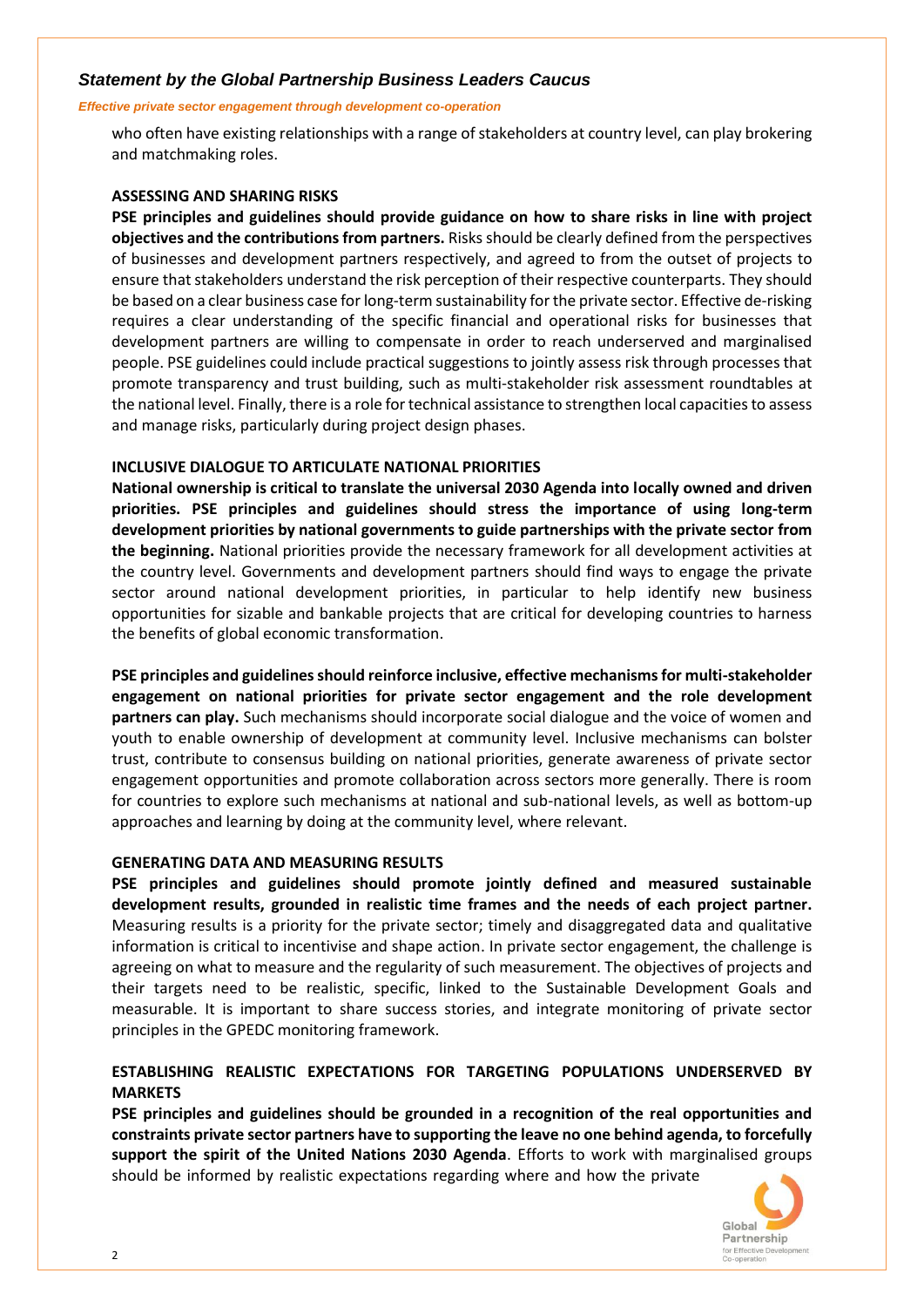# *Statement by the Global Partnership Business Leaders Caucus*

### *Effective private sector engagement through development co-operation*

sector can most effectively contribute. Supporting women's economic empowerment and youth entrepreneurship merit dedicated effort to reap community benefits and foster sustainability. While leaving no one behind is an important strategy for governments, development partners and civil society, private partners contributions are sector, region and country specific, depending on opportunities presented by business models and priorities. A major ambition for effective private sector partnerships should be to support populations that are hard to reach or underserved by the market, and to grow their businesses for scale and sustainability. This includes, in particular, Micro-, Small- and Medium-Sized Enterprises (MSMEs) as primary employers and the base of sustainable value chains, as well as women entrepreneurs.

Members of the Global Partnership's Business Leaders Caucus are encouraged by the opportunities the Global Partnership provides for inclusive dialogue on how to reach the full potential of partnerships between the private sector and the development co-operation community to reach the SDGs. Its members hope that these considerations and recommendations will serve as useful inputs into the shaping of principles and guidelines for effective private sector engagement through development co-operation. Members stand ready to refine draft principles and guidelines, and work with the Global Partnership to promote the launch of the principles and guidelines at the Global Partnership's Senior Level Meeting in the margins of the UN High-Level Political Forum on Sustainable Development.

\* \* \*

### **About the Business Leaders Caucus**

This statement is endorsed by the members of the BLC, and also benefited from the contributions of associated members representing the Global Partnership Steering Committee, without representing their specific endorsement. The BLC is a senior-level advisory group that provides strategic advice and policy guidance to the Global Partnership on how the development co-operation community can more effectively work with the private sector for better country-level results. It is composed of 10 highcaliber business leaders from multi-national companies, large domestic firms and MSMEs from various regions and fields including in technology, energy and the financial sector. The Global Partnership is currently engaging these business leaders to seek advice on emerging principles and guidelines for effective private sector engagement through development co-operation.

### **Members**

- Mr. Iñígo **Albizuri**, Vice President of Communications and Public Affairs at Mondragon Corporation
- Mr. Paulo **Bellotti**, Founder, MOV Investment, Brazil
- HE Mr. Saber Hossain **Chowdhury**, Parliament Member for People's Republic of Bangladesh
- Ms. Helen **Hai**, Founder of Made in Africa Initiative
- Ms. Christiane **Laibach**, Member of KfW DEG Management Board
- Ms. Janet **Longmore**, Founder and CEO of Digital Opportunity Trust
- Ms. Carole **Kariuki**, CEO of the Kenya Private Sector Alliance
- Ms. Jasandra **Nyker**, CEO of BioTherm Energy
- Ms. Bing **Sibal-Limjoco**, President of Philippine Chamber of Commerce and Industry
- Mr. John **Simon**, Managing Partner of Total Impact Capital

# **Associated Members representing the Global Partnership Steering Committee**

- Mr. Andrew **Wilson**, Permanent Observer of the International Chamber of Commerce at the United Nations in New York
- Ms. Paola **Simonetti**, Deputy Director, International Trade Union Co-operation Network (ITUC)